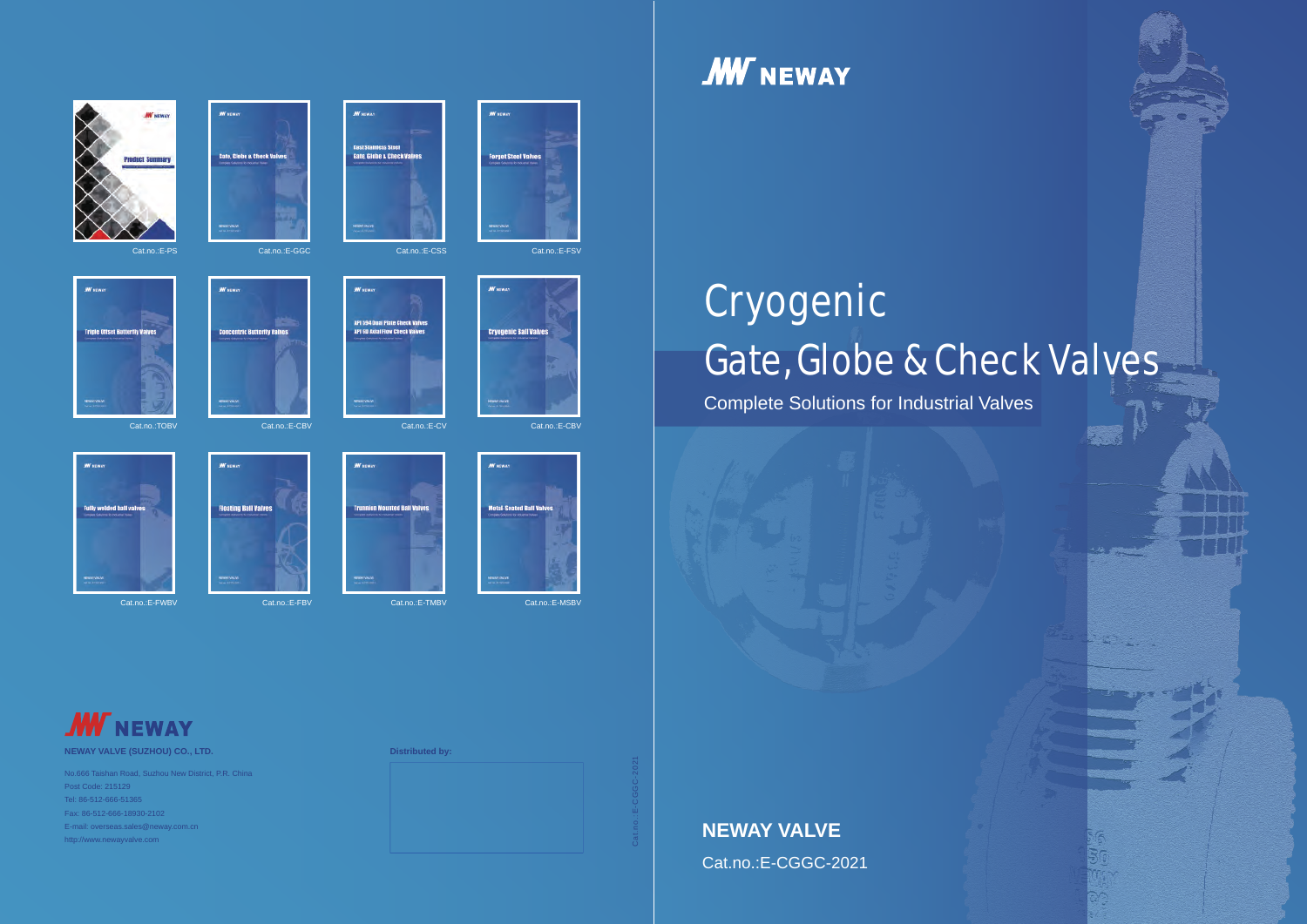# Quality Commitment

#### **Introduction**

## Table of

### **Contents**

#### **Complete Solutions for Industrial Valves**

#### **Facilities & Service**

#### **Quality Assurance**

As a global leader of valve manufacturing, Neway (SSE:603699) is dedicated to the production, research, and development of industrial valves. Neway is committed to providing complete valve solutions to all industries through advanced engineering and innovation.

Neway's product line includes Ball, Butterfly, Gate, Globe, Check, Nuclear, Control, Subsea, Safety valves. Our high quality standards and innovative ability are recognized by many global end users and EPCs. Neway valves are utilized in a wide variety of industries and working conditions such as Refining, Chemical, Coal Chemical, Offshore(including subsea), Air Separation, LNG, Nuclear Power, Power Generation, and Pipeline Transmission applications.

Neway is dedicated to the pursuit of "Zero Defect". We maintain a quality management system that encompasses our entire operation from order entry, to final inspection. Through Neway's continuous efforts, our products have sucessfully achieved industrial certificates including ISO 9001, API 6A, API 6D, CE/PED, ASME N & NPT, TA-Luft, ABS, CU-TR, and Fire-Safe approvals.

Neway has developed a sophisticated multi-plant management system operating one valve assembly plant, one API6A valve plant, three foundries, and one R&D center. Our largest assembly plant was expanded in 2013, and it now covers 35,000 square meters.

- Quality Commitment **1**
- Quality Control & Advanced Manufacturing **2**
- **3 ~ 4** Product Range
- **5** Design Features
- **6** Global Typical LNG Project References



Advanced software (ANSYS, FE-Safe, CF-Design, Siemens PLM and NX) is applied here at Neway for the Research & Development of products. We use SAP to control the traceability and status of all products during the manufacturing process. In order to ensure the safety, eco-friendliness, and reliability of our products, we use the most advanced fire-safe, cryogenic, high pressure, and fugitive emission test equipment.

As part of Neway's global strategy, to provide better service to our customers, we have established our overseas subsidiaries in USA, Netherlands, Italy, Singapore, and Dubai along with over 80 agents and distributors worldwide.

Neway recognizes the importance of valve quality for the safety and protection of personnel health and property. It is our quality commitment to focus our resources to provide our customers with first class products at a competitive price, designed, manufactured, inspected and tested in accordance with our customers specifications and complying with all international standards.

Current industrial standards do not always take into consideration the likelihood and consequences of possible deterioration in service, related to specific service fluids or the external environments in which they operate. Therefore we request that our customers communicate with our engineering department. Our valve optimization program continuously strives to provide valves that withstand deterioration in service, and ensure safety over the valves expected lifetime.



TA Luft

AD2000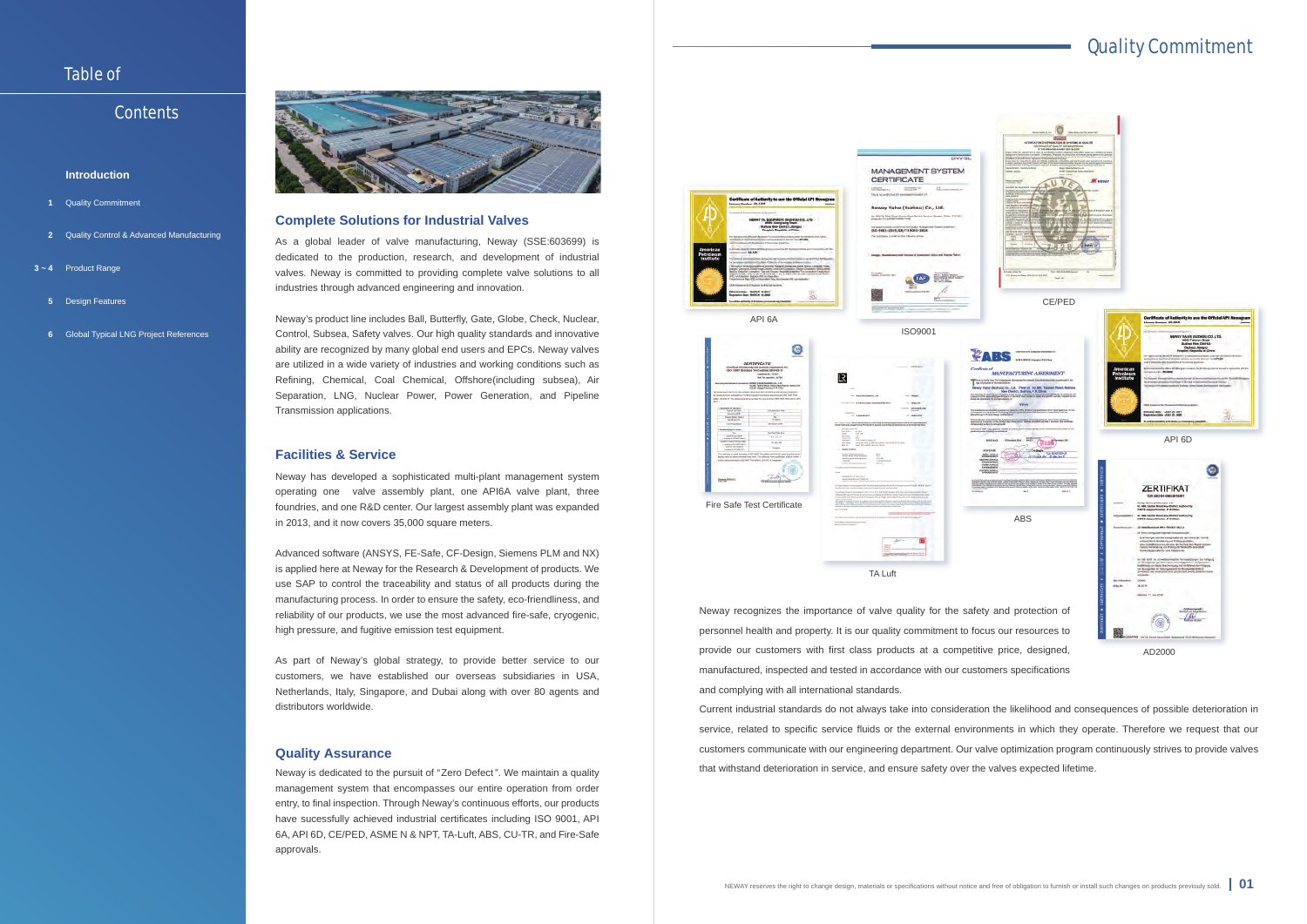# Product Range







# Quality Control & Advanced Manufacturing

The latest computer technology has been extensively applied in NEWAY manufacturing, which  $\sim$ includes a large number of numeric control machines (machining center, CNC horizontal and vertical lathe, and CNC drilling machine) and ERP management system.Additionally, the data through all factories has been connected and shared. These facilitate resource integration, boost productivity, evidently enhancing machining quality and tightening process control.

> NEWAY developed comprehensive and advanced inspection and test facilities to control the quality from  $\blacksquare$ rough castings or forgings to final products, which enable us to perform ultrasonic testing, radiographic test, liquid penetrant test, magnetic-particle test, spectrum analysis, Material Positive Identification (MPI), impact test, tensile test, hardness test, fire safe test, cryogenic test, vacuum test, low fugitive emission test, high pressure gas test and hydrostatic test.

- Ball-like pin can achieve self-alignment, which makes it easier to seal at low temperature;
- Ensure the optimal flow design & the maximum flow capacity by fluid analysis software calculation;
- Metal-seat structure, with sealing surface subject to hard-alloy weld overlay, which performs well in scouring & particle resistance and improves service life;
- Dedicated accurate and match grinding to guarantee the sealing performance in low temperature;
- Internally assembled hinge pin design.





| Cryogenic Gate Valve                                                                                                                                             |                       |                       |                                     |                                 |                         |  |  |
|------------------------------------------------------------------------------------------------------------------------------------------------------------------|-----------------------|-----------------------|-------------------------------------|---------------------------------|-------------------------|--|--|
| Size(IN)                                                                                                                                                         | Pressure Range(CLASS) | <b>End Connection</b> | <b>Temperature Range</b>            | Operation                       | <b>Structural Style</b> |  |  |
| $1/2" - 42"$                                                                                                                                                     | $150 - 2500$          | SW, BW, RF            | $-196^{\circ}$ C - 400 $^{\circ}$ C | Manual/Pneu-<br>matic/Hydraulic | <b>Flexible Wedge</b>   |  |  |
| Extended bonnet and extended stuffing box to protect packing effectively;<br>$\bullet$<br>Use PCTFE shaft sleeve at the middle of stem to keep stem stable;<br>٠ |                       |                       |                                     |                                 |                         |  |  |

- 
- Cryogenic Gate valve use welded seat;
- Harding facing with Stellite on sealing surface of both sides.

| Cryogenic Globe Valve |                       |                |                                    |                                 |                         |  |  |
|-----------------------|-----------------------|----------------|------------------------------------|---------------------------------|-------------------------|--|--|
| Size(IN)              | Pressure Range(CLASS) | End Connection | <b>Temperature Range</b>           | Operation                       | <b>Structural Style</b> |  |  |
| $1/2"$ - 28"          | $150 - 2500$          | SW, BW, RF     | $-196^{\circ}$ C - $400^{\circ}$ C | Manual/Pneu-<br>matic/Hydraulic | Lifting Type            |  |  |

Extended bonnet and extended stuffing box to protect packing effectively;

- Use PCTFE shaft sleeve at the middle of stem to keep stem stable;
- Cryogenic Globe valve use integrated seat;
- Harding facing with Stellite on sealing surface of both sides.

| Cryogenic Check Valve (Swing Type) |                       |                |                                    |                          |                         |  |  |
|------------------------------------|-----------------------|----------------|------------------------------------|--------------------------|-------------------------|--|--|
| Size(IN)                           | Pressure Range(CLASS) | End Connection | <b>Temperature Range</b>           | Operation                | <b>Structural Style</b> |  |  |
| $1/2$ "- 32"                       | $150 - 2500$          | SW, BW, RF     | $-196^{\circ}$ C - $400^{\circ}$ C | $\overline{\phantom{0}}$ | Swing Type              |  |  |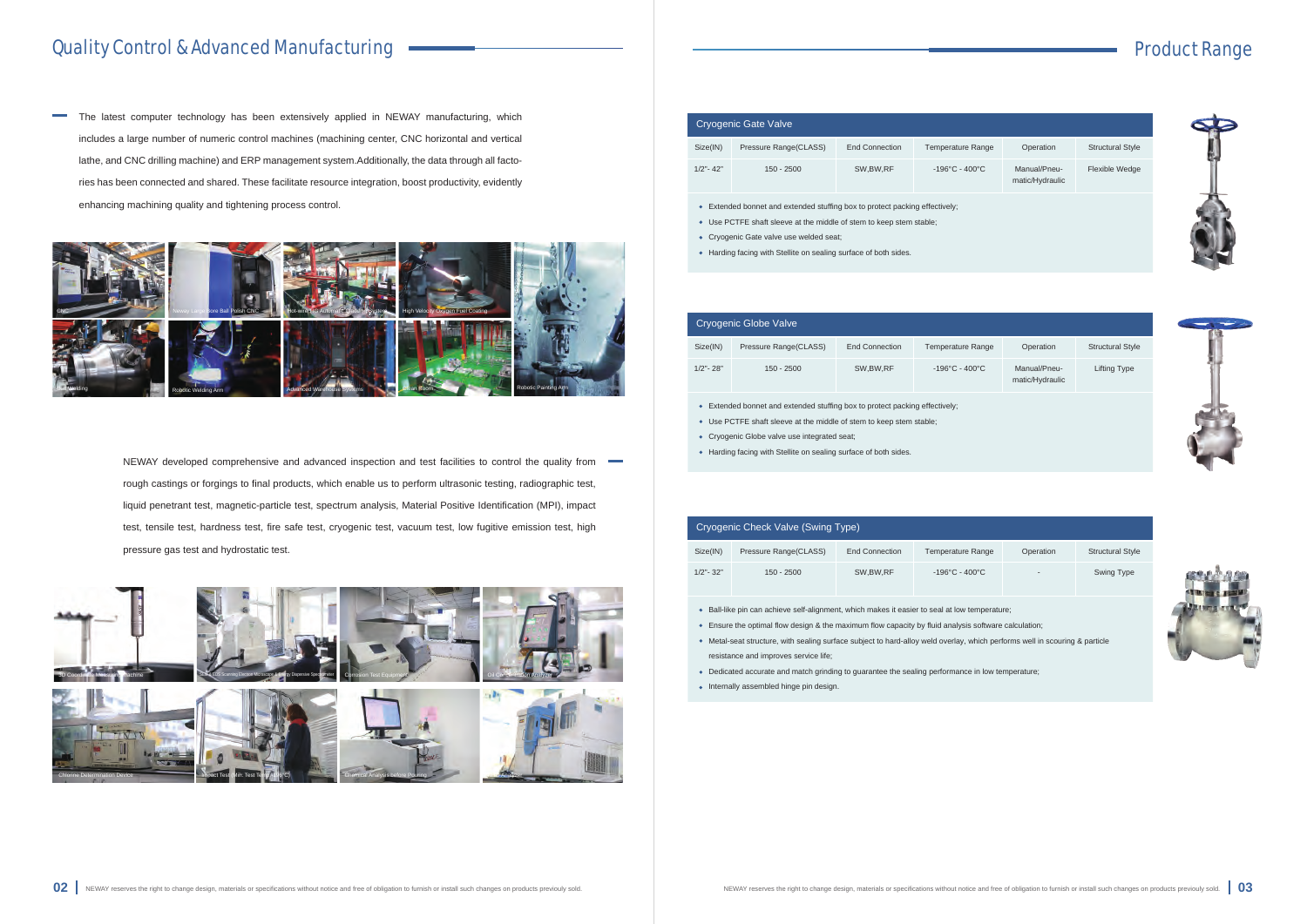

| Size(IN)<br>Pressure Range(CLASS)<br>End Connection<br><b>Structural Style</b><br><b>Temperature Range</b><br>Operation<br>$2" - 42"$<br>$-196^{\circ}$ C - 150 $^{\circ}$ C<br>BW.RF<br>$150 - 900$<br><b>Axial Flow Type</b> | Cryogenic Check Valve (Axial Flow Type) |  |  |  |  |  |  |  |
|--------------------------------------------------------------------------------------------------------------------------------------------------------------------------------------------------------------------------------|-----------------------------------------|--|--|--|--|--|--|--|
|                                                                                                                                                                                                                                |                                         |  |  |  |  |  |  |  |
|                                                                                                                                                                                                                                |                                         |  |  |  |  |  |  |  |

- Integral closed die forging is used for body, without welded flange;
- With disc guided & spring return structure, the valve is closed without jamming and can be installed vertically or horizontally;
- To prolong the service life, the seal surface is made of cobalt-based alloy by weld overlay.
- Venturi streamline design, low flow resistance, without impact;
- Dual sealing (Lipseal + Graphite) between body and seat;
- One-piece body, without external leaking point;
- Ensure minimum flow resistance and best dynamic characteristics by fluid analysis software calculation;
- Specialized machining & grinding process to achieve good sealing performance.

- Low flow resistance with desirable flow capacity, without water hammer;
- One-piece body, without external leaking point;
- Ensure superior sealing capability via specialized production process.



#### **Universal Characteristics**

#### Cryogenic Check Valve (Lifting Type)

| Size(IN)    | Pressure Range (CLASS) | <b>End Connection</b> | Temperature Range                  | Operation                | <b>Structural Style</b> |
|-------------|------------------------|-----------------------|------------------------------------|--------------------------|-------------------------|
| $1/2"$ - 2" | $150 - 1500$           | SW, BW, RF            | $-196^{\circ}$ C - $400^{\circ}$ C | $\overline{\phantom{a}}$ | Lifting Type            |

#### Cryogenic Check Valve (Dual-plate Type)

| Size(IN)   | Pressure Range (CLASS) | <b>End Connection</b> | <b>Temperature Range</b>           | Operation                | <b>Structural Style</b> |
|------------|------------------------|-----------------------|------------------------------------|--------------------------|-------------------------|
| $2" - 36"$ | $150 - 1500$           | SW.BW.RF              | $-196^{\circ}$ C - $400^{\circ}$ C | $\overline{\phantom{a}}$ | Dual-plate Type         |



#### Body Material Selection

Brittleness occurs in common steel at low temperature, the body material should meet the requirements of working conditions. Temp Range: -110°C -196°C

Recommended Material: CF3MICF3/CF8M/CF8 F316L/F304L/F316/F304/Dual Certified

#### Stem extension structure (Not applicable to Check valve)

Lengthen the valve bonnet to keep the packing working at room temperature and ensure the good sealing performance of the packing. Extending height of valve bonnet by default meets the requirements of BS6364. SPE 77/200, and also can be designed according to customer requirements.

The valve bonnet with lengthening structure is more convenient for winding the insulation layer to prevent the loss of cold energy.

#### End Connection

RF, NW RTJ, Bw, SW, WAFR etc.

#### Prevention of overpressure in valve cavity

To avoid the risk of overpressure, following designs are recommended: self-relief seat, drilling holes in the ball or the gate (upstream).

#### Fire safe, Anti-static

Neway meet the requirement with appropriate fire and anti-static design, and the corresponding qualification certificate are available.

#### Low Emission

All cryogenic valves are low emission designed and meet ISO15848, SHELL 77/312 requirements, and have corresponding qualification certificates.